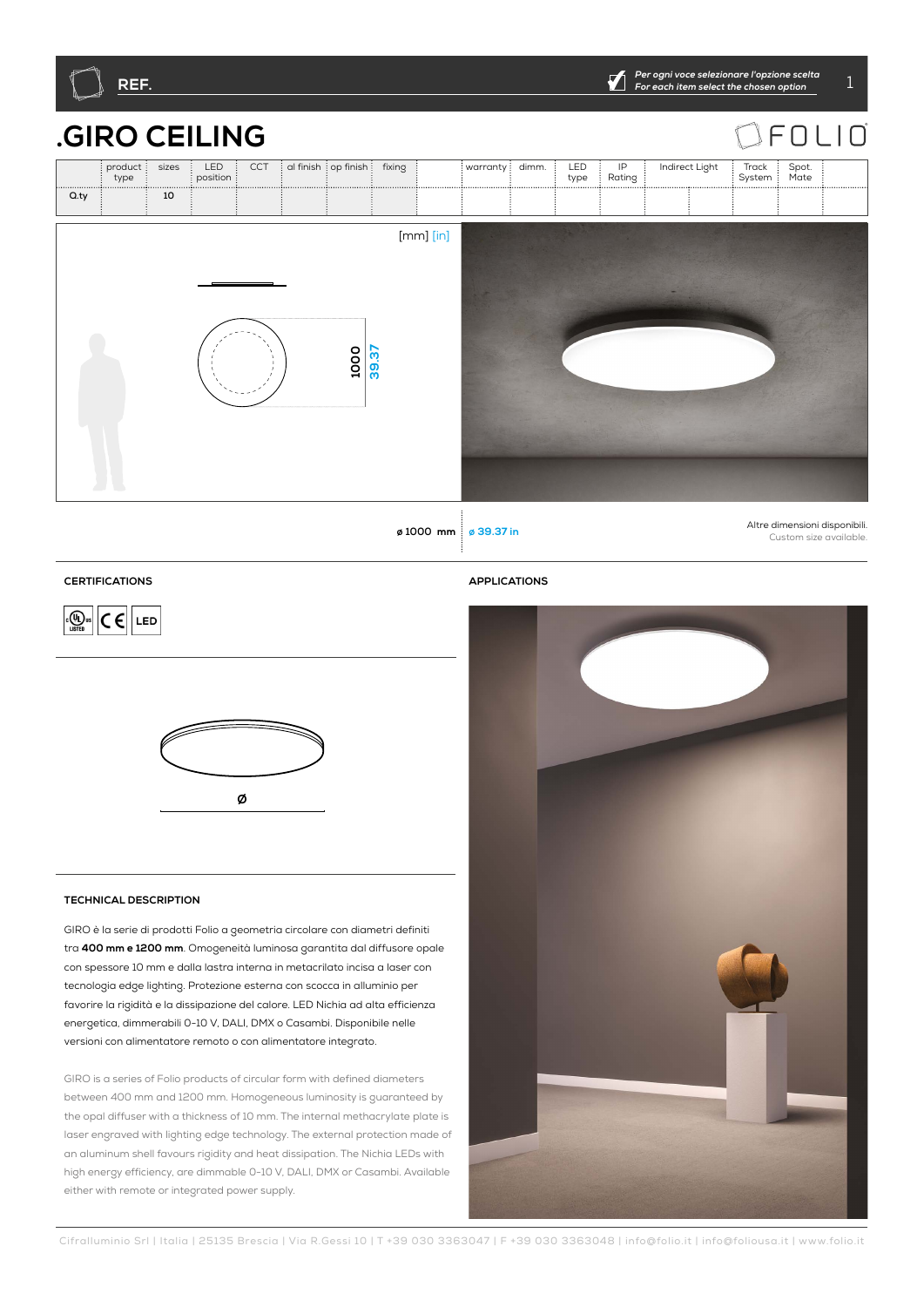

#### **.GIRO CEILING**  $\bigcap$  $\Box$ ⊏ product sizes : LED  $\overline{\text{CCT}}$  al finish  $\overline{\text{ion}}$  finish  $\overline{\text{ion}}$  fixing  $\overline{\text{ion}}$  warranty  $\overline{\text{olmm}}$   $\overline{\text{olmm}}$  . IP Indirect Light Track Spot. type position type Rating System Mate **Q.ty** 10 **G.A G.BP2P1 TWRQ3040352757 WBS OMOAOPOSMG C 2Y5Y 010 DMDACA ONV 4065DL SMBASE TINY45 TINY STK TS SA RQ3040352757 TWRQ304057R OPTION .A OPTION .B**   $\overline{A}$  $\overline{\mathbf{B}}$  $C \in$  $C \in$ versione **alimentazione remota remote power supply** version versione **alimentazione integrata integrated power supply** version  $\overline{\text{C}}$   $\overline{\text{U}}$ <sub>us</sub>  $(0.90 + 1.77)$  $(0.90 + 1.77)$  $90 + 1.77$ (23 + 45) (23 + 45) **2.67 2.67** 68 **8**<br>6 **68** Posizionamento del box/alimentatore **ØØ** Positioning of box/ driver **QUANTITÀ**  $\boxed{C \oplus \text{tr} \cup C \cup C}$   $\boxed{LED}$   $\boxed{C}$ **QUANTITIES ø 1000 mm <sup>ø</sup> 39.37 in PHYSICAL SPECS. GENERAL SPECS. G.A** Versione con **alimentazione remota C** A soffitto Tipologia di prodotto: Installazione: Product type: (alimentatore non incluso) Fixing: Ceiling **Remote power supply** version (power supply not included) Пi **G.B** Versione con **alimentazione integrata** Ambiente di utilizzo: Interno (alimentatore non incluso) Environment of use: Indoor **Integrated power supply** version L90 > 60.000 ore a 50° Celsius Durata LED: (power supply not included) LED lifespan: L90 > 60.000 hours at 50° Celsius Blue light risk group: EXEMPT UNLIMITED (200 mm) Blue light risk group: EXEMPT UNLIMITED (7.87 in) 68 mm **2Y** 2 anni Spessore: Garanzia:  $\blacksquare$ Thickness: 2.67 in Warranty: 2 years Peso: 36 kg **5Y** *Su richiesta estensione fino a 5 anni* 79.36 lb Weight: *On request extension up to 5 years* **FINISHES** Materiali: Alluminio - Metacrilato Materials: Aluminum - Methacrylate  $W \stackrel{\text{if}}{\longrightarrow}$ Finiture alluminio: white Aluminum finishes:  $\boldsymbol{O}$ 1000 mm **B** nero Dimensioni: 39.37 in black Sizes: **S** speciale (verniciatura o ossidazione) special (liquid painting or oxidation) Finiture opale: **M** opaco Opal finishes: matte **G** lucido gloss **OM** : opale fresato opal milling **OS** opale inciso laser opal sculpture **OP** : opale + stampa opal + print **OA** opale + stampa lucida (Folio Art) opal + glossy print (Folio Art)

**RESET PAGE**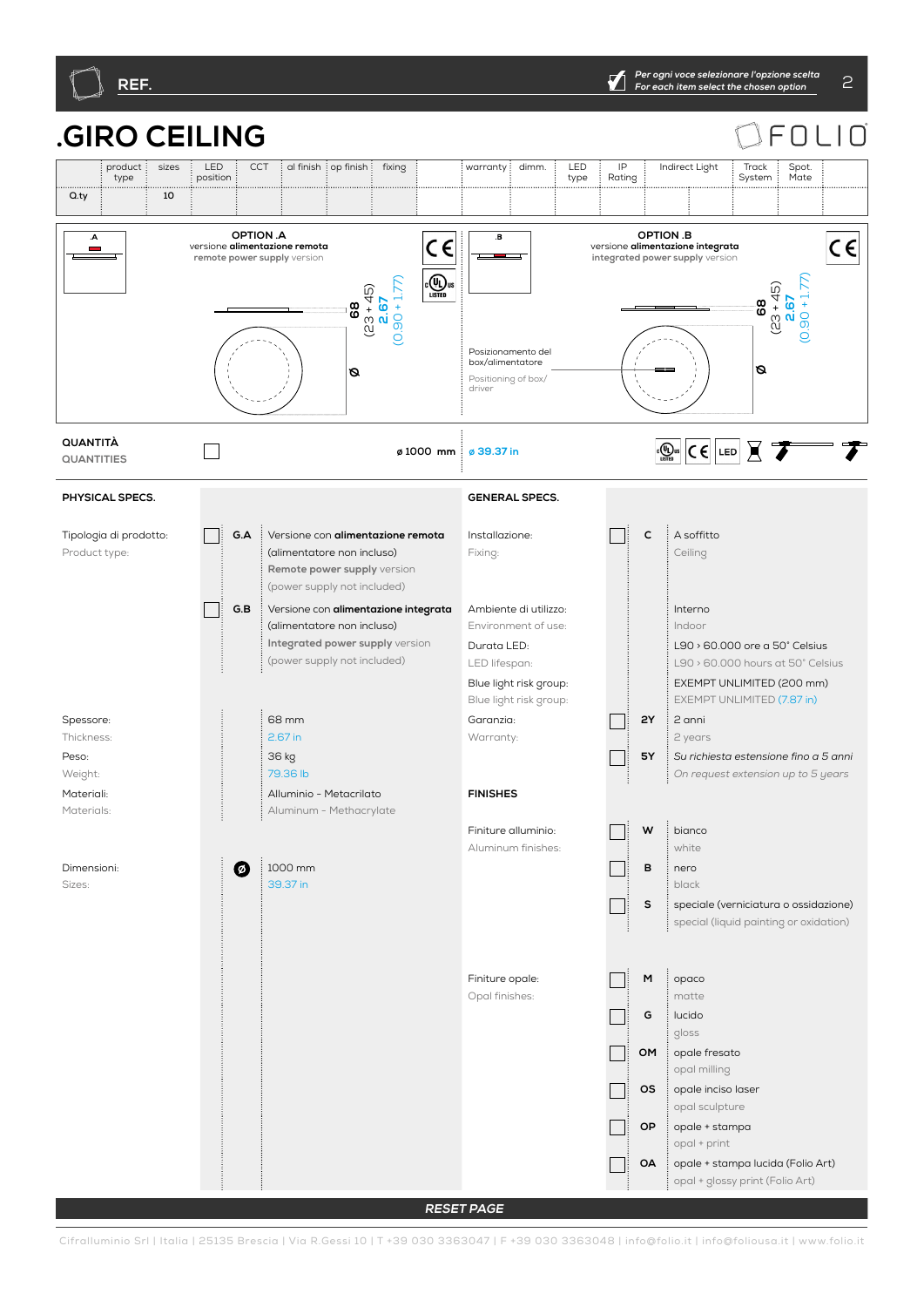

#### **.GIRO CEILING** FOLIO product sizes : LED CCT di finish op finish fixing warranty dimm. LED IP Indirect Light Track Spot. type position type Rating System Mate **Q.ty** 10 **G.A G.BP2P1 TWRQ3040352757 WBS OMOAOPOSMG C 2Y5Y 010 DMDACA ONV 4065DL SMBASE TINY45 TINY STK TS SA RQ3040352757 TWRQ304057R ELECTRICAL SPECS.** Grado di protezione: **40** Standard:  $\Box$ IP rating: **IP40** 24V DC Voltaggio: **65** *IP65 (su richiesta)* Voltage: *IP65 (on request)* AC/DC 24V Driver - alimentatore: **DL** *Damp Location (su richiesta)* Driver - power supply: *Damp Location (on request)* Dimmerabilità: **010**  $\cdot$  0-10 V **Tara** Dimmability: **27**  $\bigcirc$  2700 K **DA** DALI Temperatura colore LED: Пi LED color temp. (CCT): **DM** DMX **30 ○** 3000 K  $\Box$ **35 ○** 3500 K **CA** Casambi  $\mathbf{I}$ **LED 40**  $\bigcirc$  4000 K **N NICHIA 757 R9050 57**  $\vdots$  5700 K Tipologia LED:  $\Box$ LED type: **O** *Nichia Optisolis™ (su richiesta)*  **TW**  $\bigcirc$  Tunable White (2700 K - 5700 K) *Nichia Optisolis™ (on request)* **V** *Nichia Vitasolis™ (su richiesta)* **RQ** *Su richiesta 2000K, 2200K, 2500K,*   $\Box$ *Nichia Vitasolis™ (on request) 5000K, 6500K, RGB, RGBW and RGBTW On request 2000K, 2200K, 2500K, 5000K, 6500K, RGB, RGBW and*  Posizione LED: **P1** Perimetro  $\Box$ *RGBTW* LED position: Perimeter **UGR** X = 4H, Y = 8H, S = 0,25H Indici di riflessione: 70/ 50/ 20 Reflectance indexes: **P1** 78 W UGR trasversale: 17.3 Consumo: Consumption: UGR crosswise: UGR longitudinale: 17.3 UGR endwise: **POLAR DIAGRAM P1** 3235 lm [cd/klm] Flusso luminoso output: Luminous flux output: **N** Standard: Indice di resa cromatica: CRI = Ra min. 90 - R9 min. 50 Color rendering index: **O** *Su richiesta Ra = 100 (Nichia Optisolis™) On request Ra = 100*   $C180$  \_\_\_\_\_\_  $C270$  .  $\overline{\phantom{a}}$  co  $\overline{\phantom{a}}$  $\overline{\phantom{0}}$  C90 *(Nichia Optisolis™)*

**RESET PAGE**

Cifralluminio Srl | Italia | 25135 Brescia | Via R.Gessi 10 | T +39 030 3363047 | F +39 030 3363048 | info@folio.it | info@foliousa.it | www.folio.it